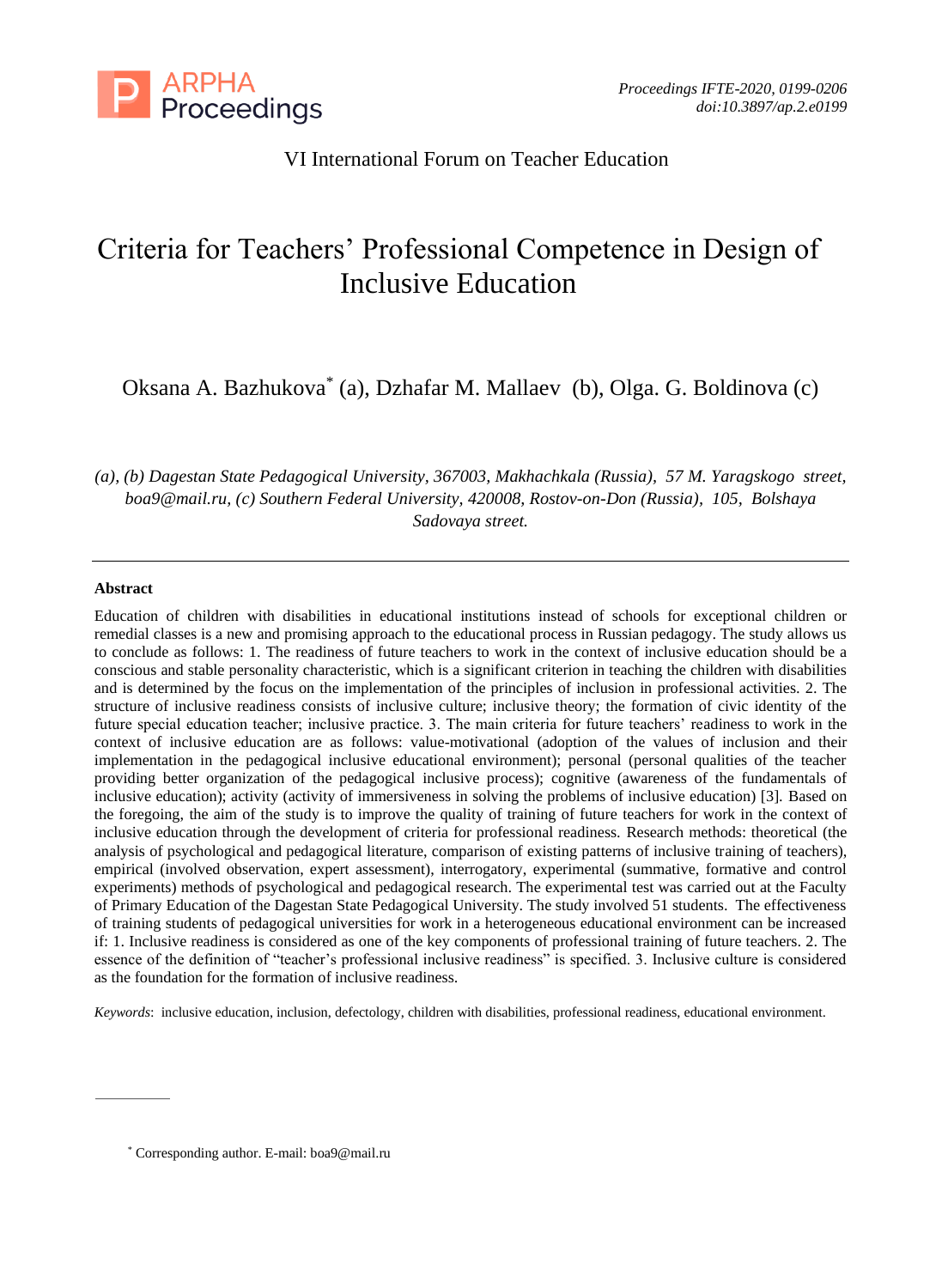© 2020 Oksana A. Bazhukova, Dzhafar M. Mallaev, Olga. G. Boldinova This is an open access article distributed under the terms of the Creative Commons Attribution License (CC BY 4.0), which permits unrestricted use, distribution, and reproduction in any medium, provided the original author and source are credited. Published by Kazan federal university and peer-reviewed under responsibility of IFTE-2020 (VI

International Forum on Teacher Education)

#### **Introduction**

The urgency of the problem. We need to understand that trends in the development of both special (correctional) and inclusive education become reality and require the solution of many problems: primarily, training specialists, creating an accessible environment, developing adaptive educational programs, individual educational routes for children with various special needs, as well as the necessity for retraining and training of teachers, on the basis of advanced special faculties and departments, innovative special (remedial) schools, rehabilitation centers (Bazhukova, 2016).

To date, the urgent need for the modern educational system is the transition of special (correctional) institutions to adaptive educational programs, and to adaptive principal educational programs for children with disabilities. The content of the programs is based on the State Educational Standards, but their implementation requires significant changes in the methods in the context of new understanding of the goals of the modern special (correctional) and inclusive school, since adaptive educational programs are focused on inclusion at various levels of education, and on training pupils with vision and hearing impairments, musculoskeletal disorders, mental retardation, mild mental deficiency, autistic spectrum disorders for social, domestic and labor orientation and integration into the general society.

A necessary stage is the transition to adaptive educational programs, which are developed taking into account the recommendations of the psychological, medical and pedagogical commission (PMPC), the individual rehabilitation program for the disabled person, including activity area, analysis and selection of content; changes in the structure and timeframe; the use of a variety of innovative forms, methods and techniques of organizing teaching, educational, correctional and rehabilitation activities.

The analysis is carried out due to the requirements of the State Educational Standards, the content of exemplary programs, including those for children with disabilities. In this case, it is necessary to take into account the peculiarities and specifics of the psychophysical development of children with disabilities (according to the documents presented by parents and the recommendations of the PMPC). The design of adaptive educational program (AEP) takes into account its structural components of the FSES, as well as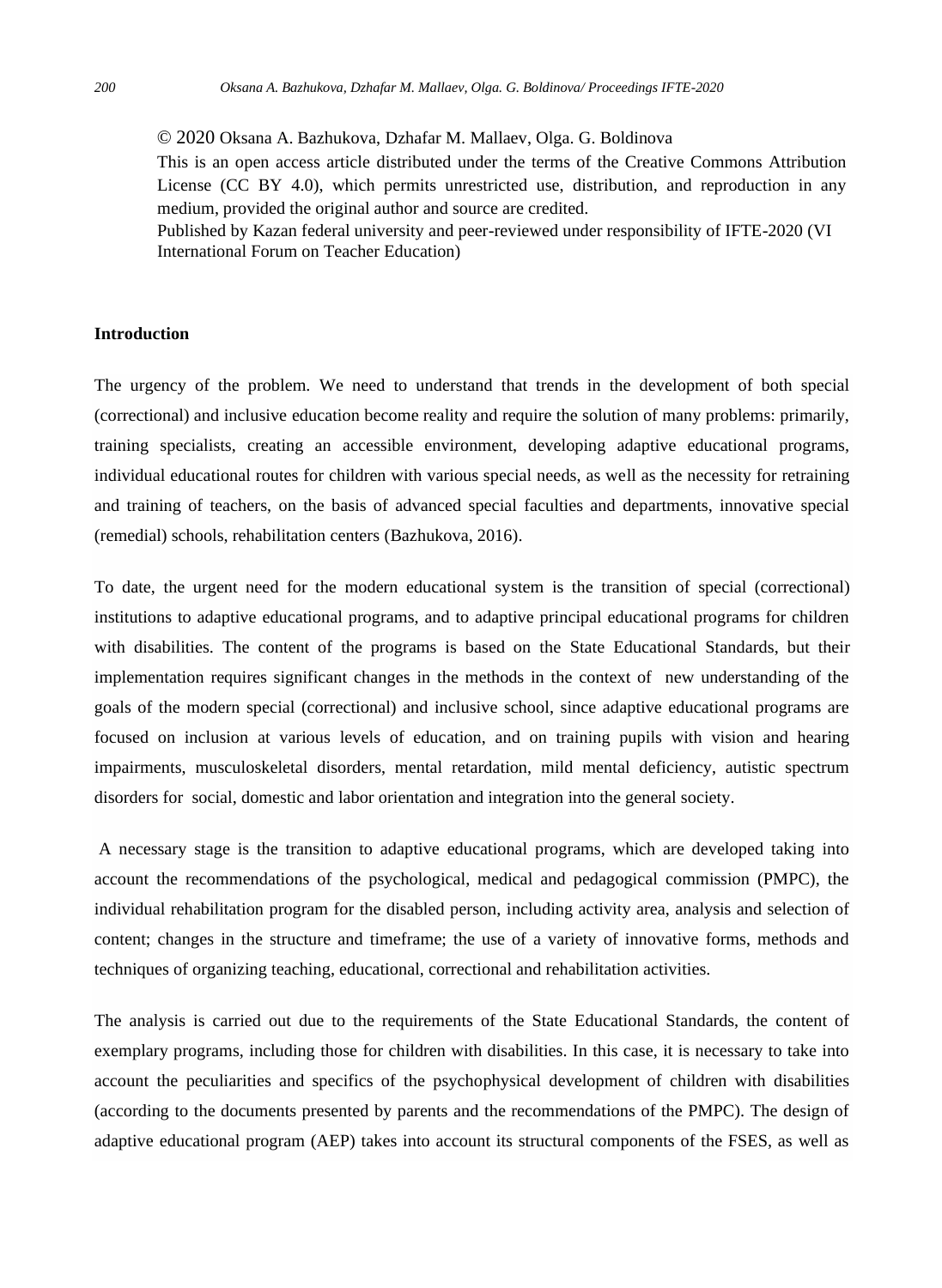special educational needs of children with disabilities and determines individual boundaries and timeframe of their learning.

It is necessary to draw the attention of AEP developers to a clear articulation of the goals of AEPs, the definition of the range of tasks that specify the objectives of the adaptive educational program. The specificity of children with disabilities requires accounting the peculiarities of their development to create adequate conditions for their rehabilitation and socialization in the modern society.

Adaptive educational programs should consider the specificity and personal characteristics of each child with disabilities, rely on the principles of defectologic education; compensatory training and education; consideration of individual differences; social adaptation and rehabilitation, building an individual educational route; psychological, medical and pedagogical support, special adequate assistance accounting the psychophysical health of children with disabilities, on the principles of humanism, value-oriented education and training; the principle of systematic unity of diagnostics, correction, compensation, development; the principle of complex interaction of managers, doctors, teachers, psychologists, parents and their children (Mallaev, Omarova, & Bazhukova, 2019).

The implementation of the adaptive program requires creation of special conditions to achieve the main objective, and it will allow pupils to receive a high-quality adequate education and provide the graduates' active socialization and adaptation in the surrounding society, and readiness to join in the integrated cultural and educational system of the new school (Mallaev, 2017).

The transition to adaptive and principal educational programs involves planning and participation of a wide range of specialists, such as educators, teachers, psychologists, special education teachers, etc., in their implementation.

Adaptive educational programs in inclusion are transitional for the implementation of principal educational programs. The success of correctional work, teaching and education of children with disabilities according to the AEPs is provided by subject teachers and a group of specialists with defectologic education, while psychological and pedagogical support is provided by tutors, social teachers, and doctors (Bazhukova, 2017).

This arrangement is provided by the educational pedagogical community of mass and special (defectologic) education, scientific and methodological support of inclusive education should be carried out by scientists, specialists from the departments of corrective pedagogy, special psychology, defectology of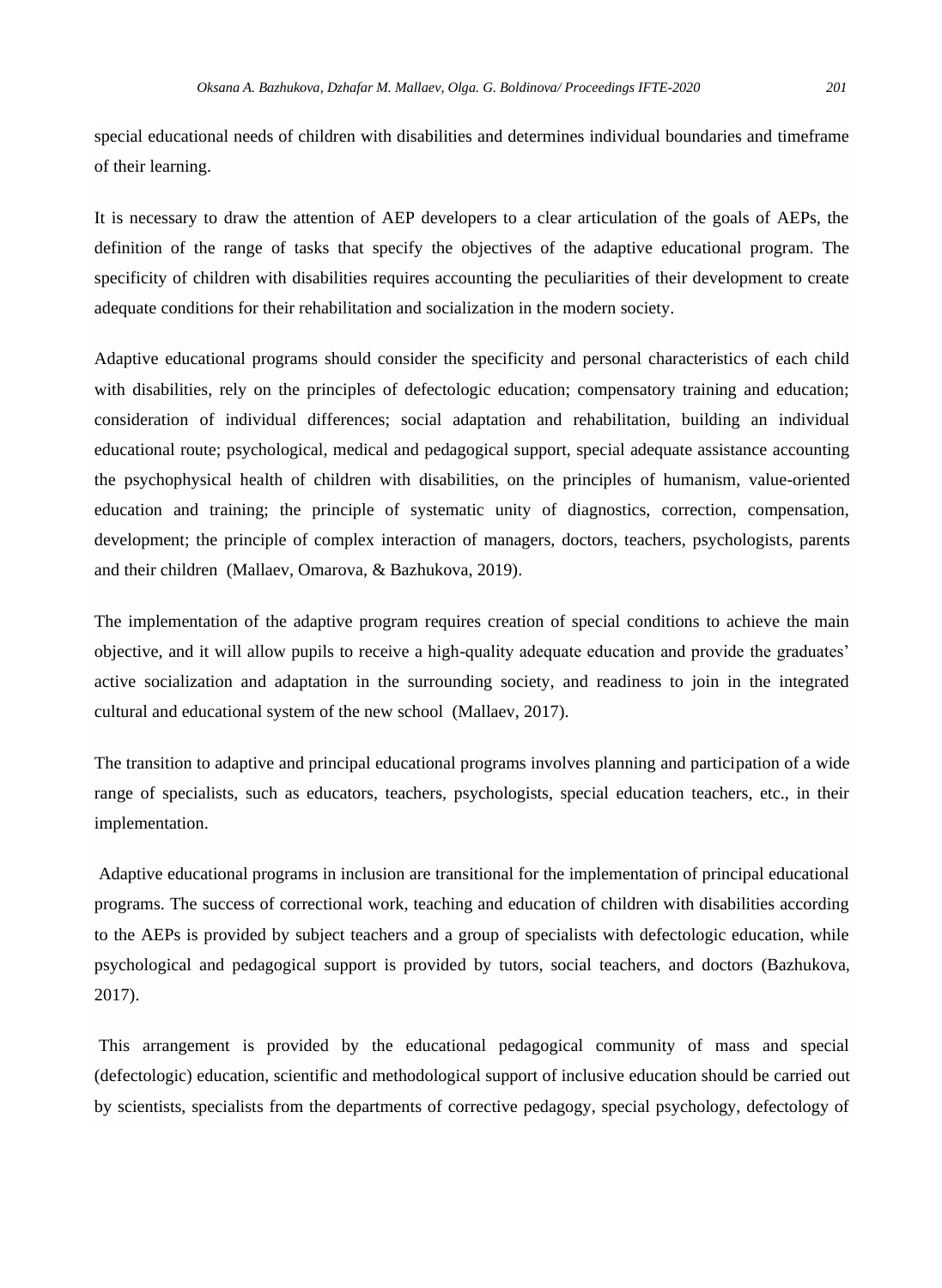the corresponding departments of universities, and the directors of departments of education and their specialists should ensure the arrangement of an accessible environment and the work of PMPC.

Such an approach will create conditions for the development and implementation of the tasks of correctional and inclusive education, including preparing and implementing AEPs with the involvement of the above specialists, experts, teachers, tutors, parents and specialists of the specific type of special (correctional) school. This is one of the significant conditions for the transition to adaptive educational programs that ensure the effectiveness of the transition and step by step learning of the content of these programs, taking into account the features of the development of each child with disabilities.

# **Discussion**

The first steps in the transition of children with disabilities to the inclusive education system revealed an inadequate reaction of the society, specialists, parents, and there was a wrong opinion concerning the reduction of the system of special (correctional) education. The system of inclusive education that has developed in the Western world for many decades shows that the basic condition for effective inclusion is interaction with leading schools (Matasov, 2008). For example, the experience gained for many years at the Republican Rehabilitation Center for children with disabilities, led by the People's Teacher of the USSR Murtuzalieva, experimentally proved its innovativeness and relevance for the whole Russia.

Adoption of the new Federal State Educational Standards and their content do not meet the requirements of training teachers and psychologists for inclusive education. Statutory and regulatory acts present the ways of solving problems in the systems of special and inclusive education for people with disabilities, without taking into account the lack of work experience, vocational training, retraining and advanced training of special education teachers. For example, a teacher of primary school lacks the competencies of inclusive education and faces the problems in the implementation of educational process with children with disabilities (Bazhukova, 2017).

Modern realities and prospects for the development of the system of defectologic education provide new changes in various directions within the framework of the new "Law on Education". In accordance with Part 1 of Article 79 of Federal Law dated December 29, 2012, No.273 "On Education in the Russian Federation" (hereinafter referred to as the Federal Law "On Education in the Russian Federation"), "… the content of education and the conditions for training and education of children with disabilities are determined by the adaptive educational program, and for the disabled in accordance with the individual rehabilitation program as well" (Bazhukova, 2016).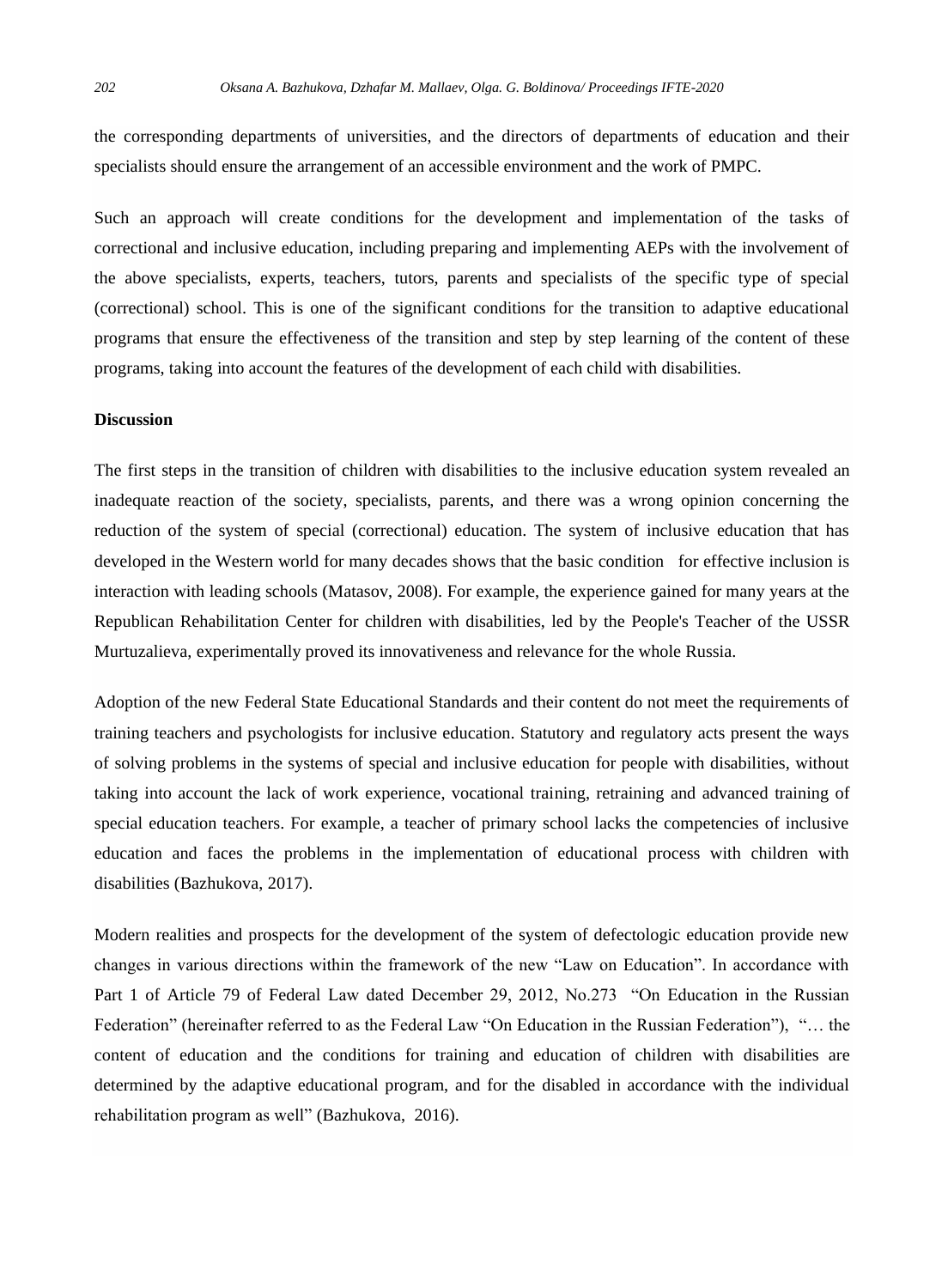# **Literature review**

It is based on statutory and regulatory framework: adoption of the National Doctrine of the Russian Federation (2000), which sets the goals for teaching and education of younger generations up to 2025, accession of Russia to the Bologna Declaration (2003), and adoption of the Federal Law "On Education in the Russian Federation" (2012). In 2011, the State Program "Accessible Environment" was launched, and its purpose was to increase the adaptability of Russian towns and cities for people with disabilities. This required the implementation of projects on creation of accessible environment for people with disabilities, allowing them to integrate into the society. It is important to note that the problem of inclusive characteristics in the education system has been studied by Russian and foreign researchers (Mallaev, 2017; Malofeev, 1996; Levchenko, 2003; Neretina, 2010; Omarova, 1999; Staroverova, 2011). Many articles deal with generic issues of professional competence of teachers, as well as the peculiarities of training teachers for work in the context of the integration of children with disabilities into the general education environment (Vodennikova, 2013; Kuzmina, 1990; Slastenin, 1976; Shumilovskaya, 2011; Khitryuk, 2015). Based on the foregoing, the aim of the study is to improve the quality of training of future teachers for work in the context of inclusive education through the development of criteria for professional readiness.

#### **Methodology**

When solving the problem under study, it is essential that the methodological bases that have been correctly developed are of decisive importance. The main of them are well-known methods: retrospectively-logical analysis, diagnosis of the child's mental state, conversation with parents to identify and establish an accurate diagnosis, study of the anamnesis and the real state of manifestation of neurotic reactions of the child in the retardation of mental development and mild degree of mental retardation in the children with disabilities we surveyed.

The goal of our study is to improve the quality of training of future teachers for work in the context of inclusive education through the development of criteria of professional readiness. The main methods of our research are theoretical (the analysis of psychological and pedagogical literature, comparison of existing patterns of inclusive training of teachers), empirical (involved observation, expert assessment), interrogatory, experimental (summative, formative and control experiments) methods of psychological and pedagogical research. The experimental test was carried out at the Faculty of Primary Education of the Dagestan State Pedagogical University. The study involved 51 students.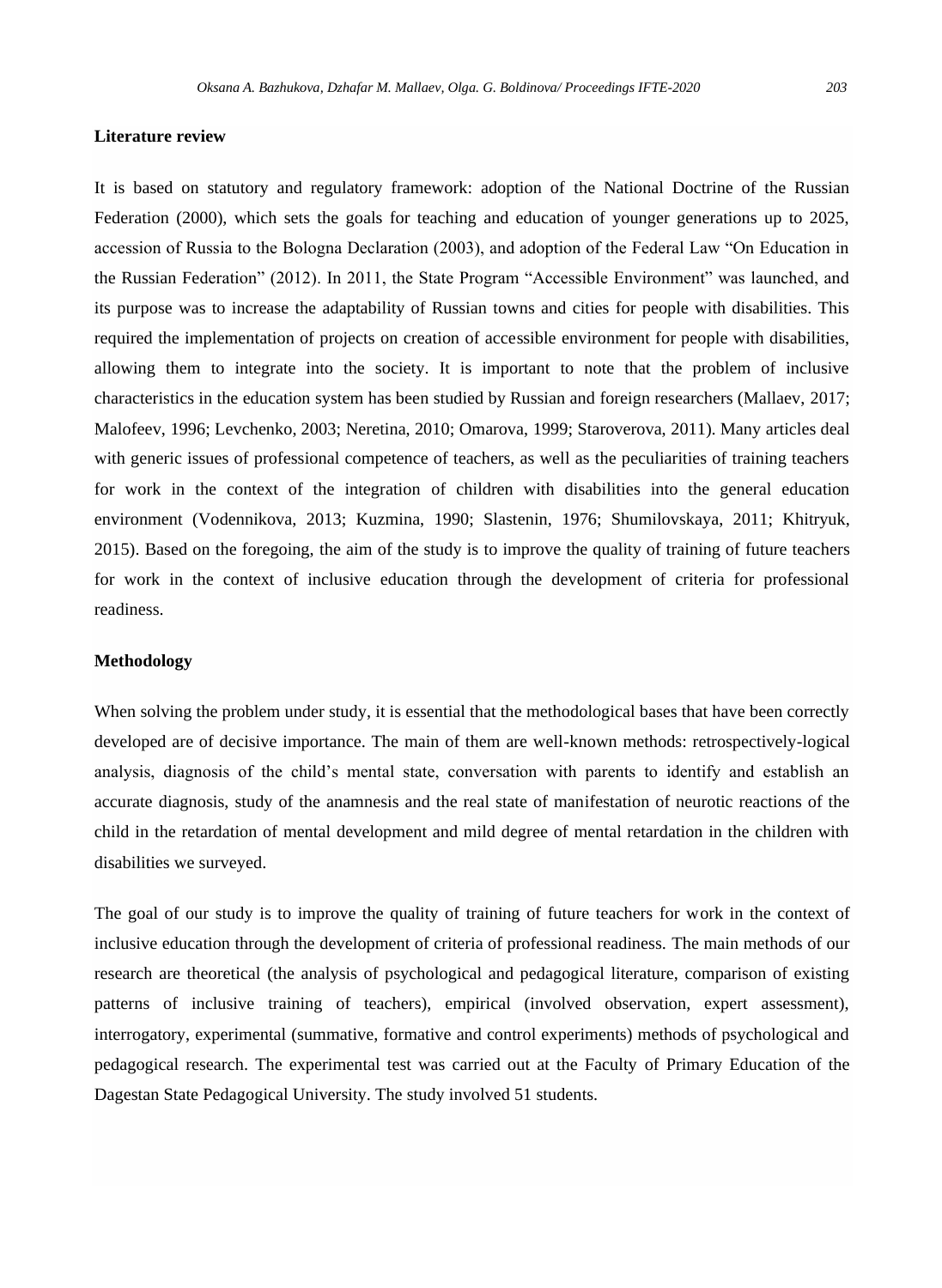## **Results**

Our study and experience in working with children with disabilities and specifically with children with developmental delay and mild degree of mental retardation with reliance on experience of foreign and domestic researchers allowed us to establish the following: 1. The readiness of future teachers to work in the context of inclusive education should be a conscious and stable personality characteristic, which is a significant criterion in teaching the children with disabilities and is determined by the focus on the implementation of the principles of inclusion in professional activities. 2. The structure of inclusive readiness consists of inclusive culture; inclusive theory; the formation of civic identity of the future special education teacher; inclusive practice. 3. The main criteria for future teachers' readiness to work in the context of inclusive education are as follows (Voznyak, 2015): value-motivational (adoption of the values of inclusion and their implementation in the pedagogical inclusive educational environment); personal (personal qualities of the teacher providing better organization of the pedagogical inclusive process); cognitive (awareness of the fundamentals of inclusive education); activity (activity of immersiveness in solving the problems of inclusive education).

The results of the study can be used in the development of working programs of practices implemented within the framework of inclusive education, in the implementation of comparative studies to develop the methodology for practical training of teachers.

#### **Conclusion**

This arrangement is provided by the educational pedagogical community of mass and special (defectologic) education, scientific and methodological support of inclusive education should be carried out by scientists, specialists from the departments of corrective pedagogy, special psychology, defectology of the corresponding departments of universities, and the directors of departments of education and their specialists should ensure the arrangement of an accessible environment and the work of PMPC.

Such an approach will create conditions for the development and implementation of the tasks of correctional and inclusive education, including preparing and implementing AEPs with the involvement of the above specialists, experts, teachers, tutors, parents and specialists of the specific type of special (correctional) school. This is one of the significant conditions for the transition to adaptive educational programs that ensure the effectiveness of the transition and step by step learning of the content of these programs, taking into account the features of the development of each child with disabilities.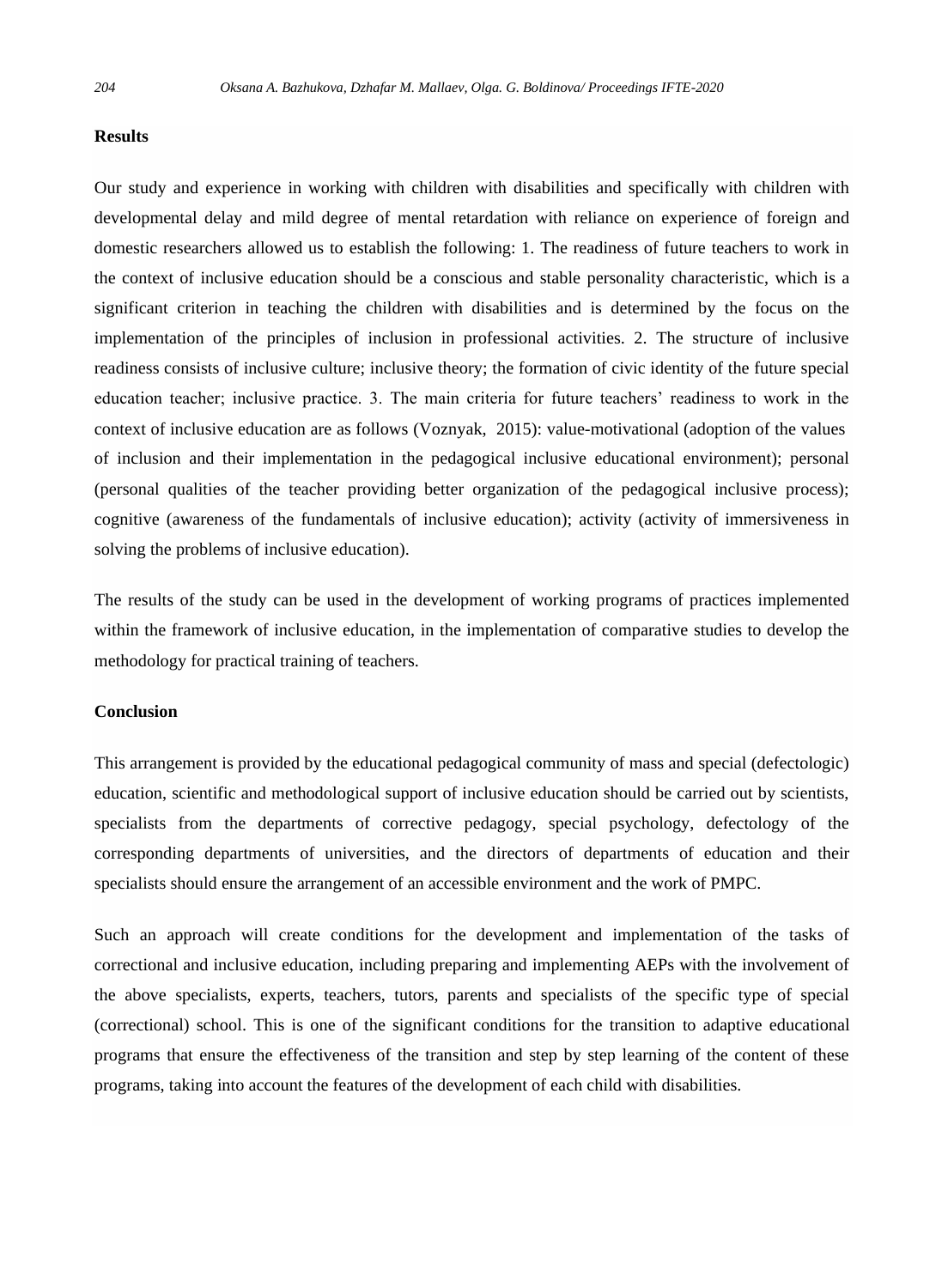Thus, summing up the conducted research, it should be noted that the effectiveness of training students of pedagogical universities for work in a heterogeneous educational environment can be increased if: 1. Inclusive readiness is considered as one of the key components of professional training of future teachers (Mallaev, Omarova, & Bazhukova, 2019). 2. The essence of the definition of "teacher's professional inclusive readiness" is specified. 3. Inclusive culture is considered as the foundation for the formation of inclusive readiness. 4. A compulsory educational subject for training future teachers for work in the system of inclusive education is included in the Federal State Educational Standards of new generations of Higher Pedagogical Education.

## **Acknowledgements**

The authors state that there is no conflict of interest. The article is published for the first time.

# **References**

- Bazhukova, O. A. (2017). Modern realities and prospects for the development of special and inclusive education. *Journal of Dagestan State Pedagogical University,* 4 (12), 41-45.
- Bazhukova, O. A. (2016). Psychological practice of help for children with intellectual disabilities in the systems of special and inclusive education. *Journal of Dagestan State Pedagogical University,* 4  $(10)$ , 5-10.
- Khitryuk, V. V. (2015). *Formation of inclusive readiness of future teachers in the context of higher education* (Doctoral Dissertation). Kaliningrad: Immanuel Kant Baltic Federal University
- Kuzmina, N. V. (1990). *Professionalism of the personality of the teacher and master of industrial training.*  Moscow: Vishaya shkola.
- Levchenko, I. Yu. (2003). *Psychological and pedagogical diagnostics.* Moscow: Academia.
- Mallaev, D. M. (2017). Positive relationships formation between blind and visually impaired children and their peers with normal vision in inclusive play space. *Journal of Dagestan State Pedagogical University,* 4 (11), 5-9.
- Mallaev, D. M., Omarova, P. O., & Bazhukova, O. A. (2019). *Inclusive education in primary school. Manual for primary school teachers.* Makhachkala: Dagestan State Pedagogical University.